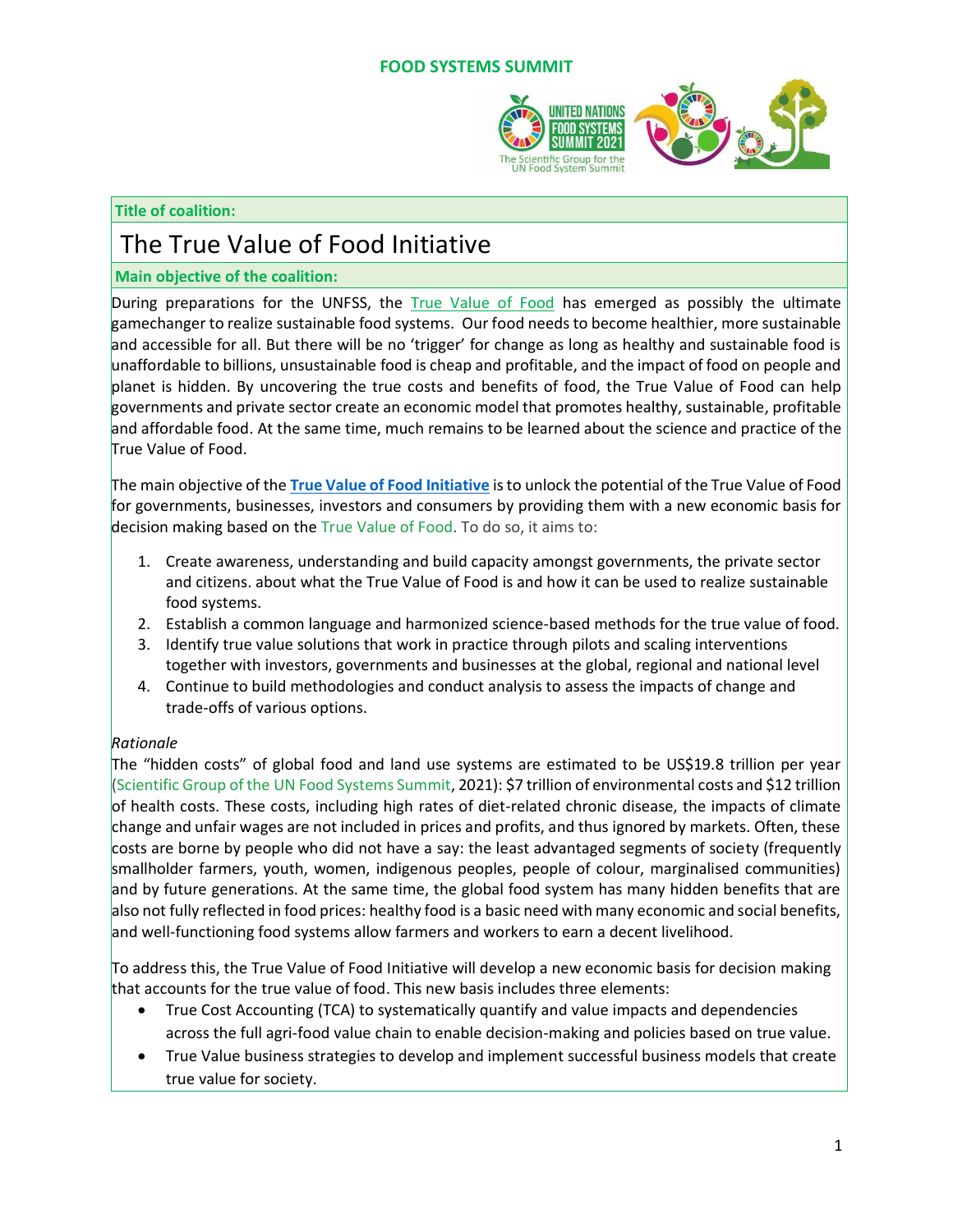# **FOOD SYSTEMS SUMMIT**



• True pricing policies to internalize the externalities to make healthy and sustainable food more affordable and align market incentives with true value through market-based pathways, regulatory and income policies.

**Science-based evidence to prioritize this coalition (scientific references):**

The scientific evidence is summarized in the paper on the *true cost and true price of food* from the [Scientific](https://sc-fss2021.org/wp-content/uploads/2021/06/UNFSS_true_cost_of_food.pdf) Group of the UN Food Systems Summit. TEEB publishe[d Scientific and Economic Foundations](http://teebweb.org/our-work/agrifood/reports/scientific-economic-foundations/) for TEEBAgriFood in 2018. In September 2021, Nature Food published a ful[l focus issue](https://www.nature.com/articles/s43016-021-00379-6) on true cost accounting including an editorial and review of approaches.

The Scientific Group has also published an accessible [Q&A](https://sc-fss2021.org/wp-content/uploads/2021/09/QA_on_True_Value_of_Food.pdf) explaining the basic concepts.

#### **Mechanisms of implementation (Global to National levels):**

To realize the three aims above, the initiative will:

- 1. Advocate for the use of True Value of Food at the global and national level and support the process though making tools and methodologies available and build capacity.
- 2. Align existing resources around harmonizing various approaches to true value and providing those a science-based foundation.
- 3. Action the true value of food through pilots and scalable programs with investors, governments and businesses at the global, regional and national level.
- 4. Continue to build methodologies and conduct analysis to assess the impacts of change and trade-offs of various options and make this available to all stakeholders.

The initiative will organize its actions under three focus areas. Activities envisioned include:

## **1. True Cost Accounting**

- Contribute to strengthen and mainstream TCA as the tool of choice for food system decisionmakers
- Make TCA information abundant to professional decision makers through harmonization and standardization
- Scale up reporting at the business
- Scale up country level TEEB-assessments in a multi-stakeholder approach

## **2. True Value**

- Demonstrate and scale-up approaches to manage true value creation by businesses
- Enable the use of true value information by capital markets through the development of tools for investors
- Integrate true value in mainstream financial instruments to optimize the allocation of capital
- Stimulate catalytic funding to innovative initiatives in food with a high true value creation

## **3.True Pricing**

- Develop the science and data that enable market players and policymakers to use true pricing
- Empower consumers to get access to true pricing information by
- Come together to improve true prices in supply chains and retail with businesses
- Work to make sustainable & healthy food more affordable through government policies